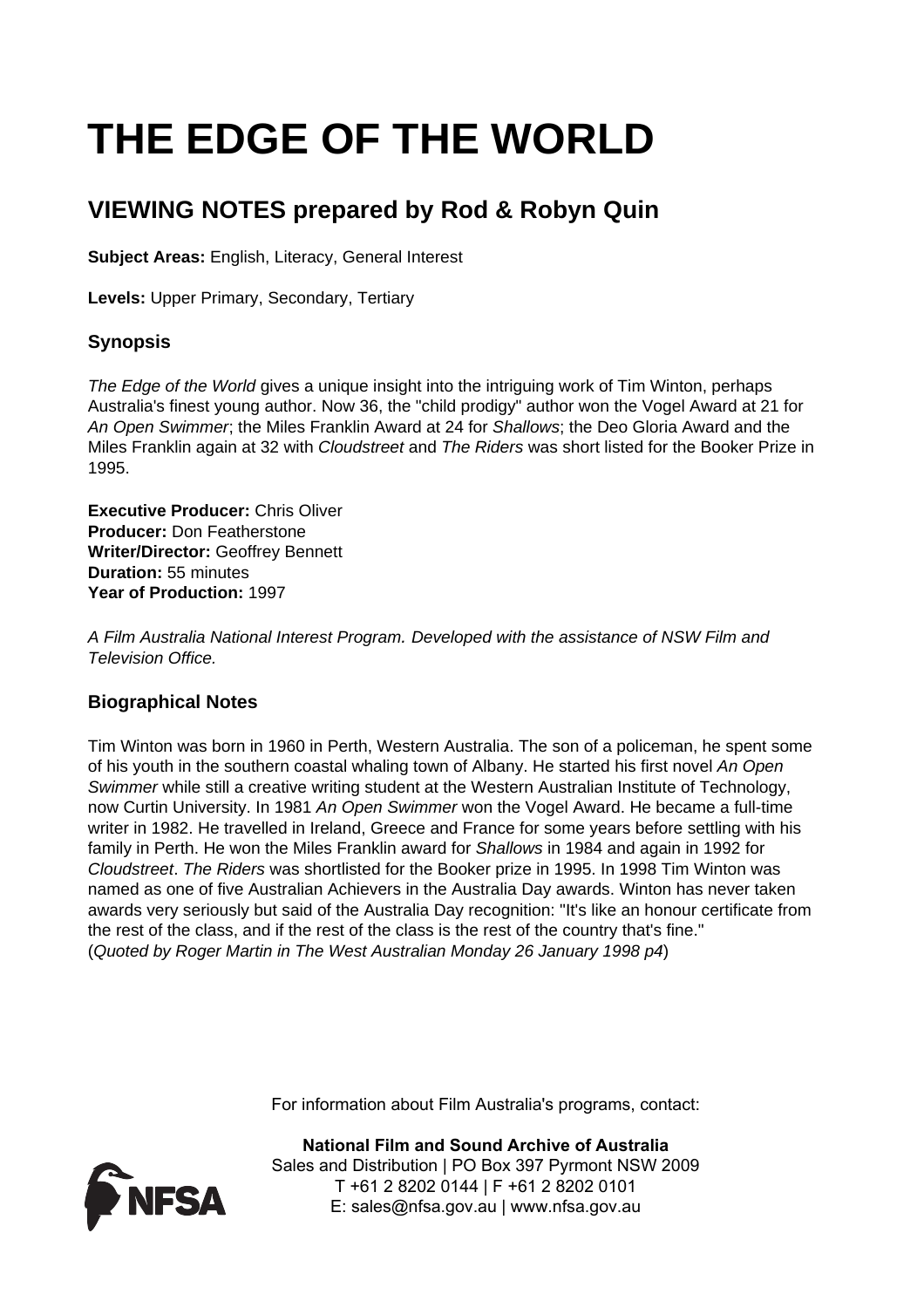# **Bibliography**

#### **Novels**

An Open Swimmer 1982 Shallows 1984 That Eye, The Sky 1986 In the Winter Dark 1988 Cloudstreet 1991 The Riders 1994

### **Short Story Collections**

Scission and Other Stories 1985 Minimum of Two 1987

### **Books for Young People**

Jesse 1988 Lockie Leonard, Human Torpedo 1990 The Bugalugs Bum Thief 1991 Lockie Leonard, Scumbuster 1993 Blueback 1997 Lockie Leonard Legend 1997

#### **Non-fiction**

Land's Edge 1993 (with Trish Ainslie and Roger Garwood) Local Colour: Travels in the Other Australia 1994

# **The Western Australian Context**

Since the establishment of a European outpost at Sydney Cove in 1788 Australian culture has been dominated by a way of thinking which places Australia 'at the edge of the world'. Separated both physically and culturally from the Europe which they thought of as home', white Australians saw themselves as isolated, displaced and on the very margin of the European world. While the eurocentric nature of this vision has been challenged in recent times the challenge is to the version not the substance of the vision. Even a view which sees Australia as part of Asia must still accommodate the geographical reality that Australia is on the edge of Asia.

This feeling of being on the edge is even more intensified in Western Australia. If being Australian means living on the edge of the world then being Western Australian means living on the very edge of Australia. The centre of Australian population and culture is on the eastern seaboard. The vast majority of Western Australians live on the very edge of the south-west of the continent. They are separated by a vast expanse of desert from the rest of Australia and by vast stretches of ocean from the rest of the world.

"The Western Australian situation of literally having the desert at your back and the sea in front of you ... you do feel marginal in the most literal sense of the word." Tim Winton, The Edge of the World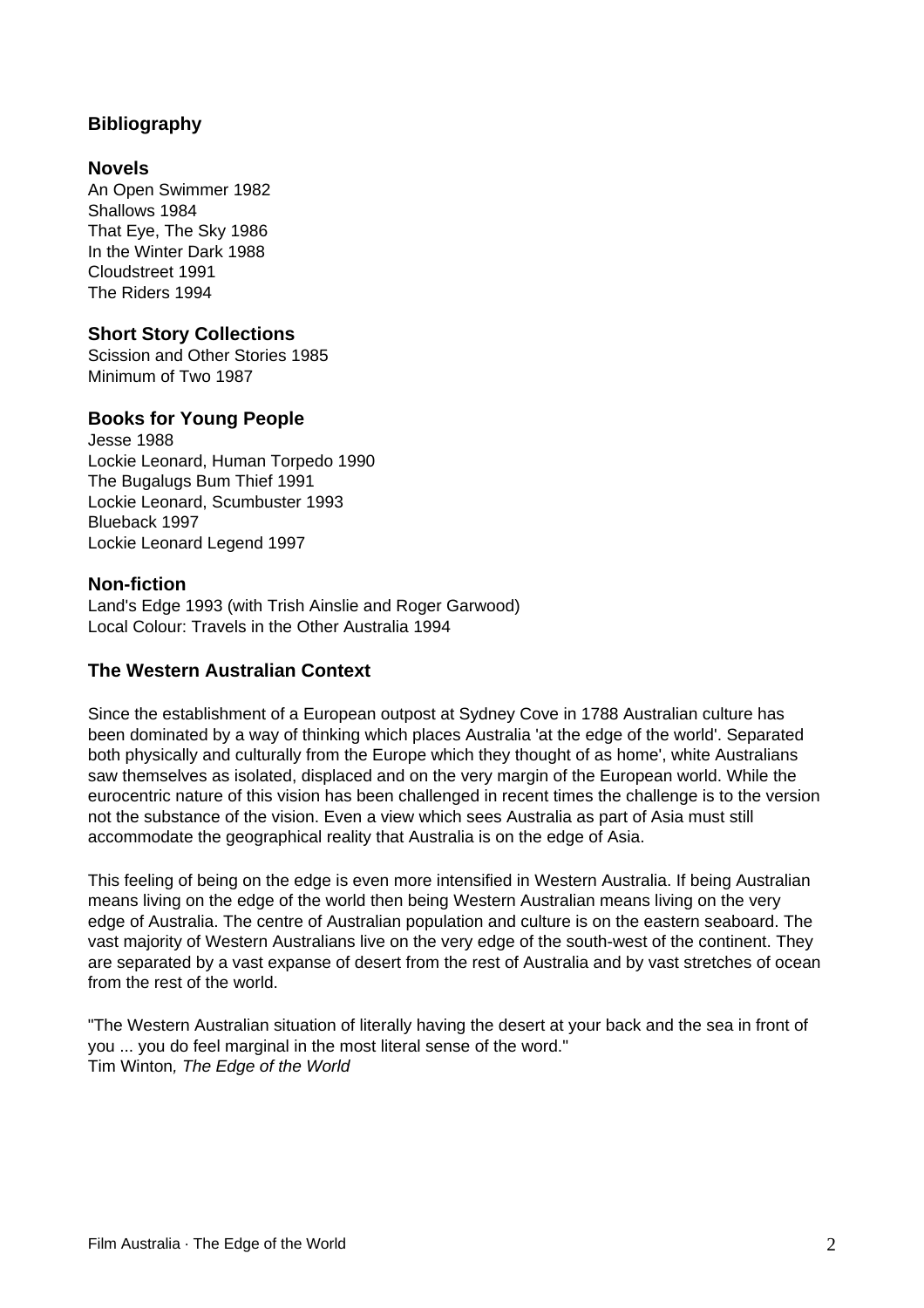Not surprisingly Western Australians have also tended to see themselves, and be seen by other Australians, as isolated from and marginal to mainstream Australian society and culture. It was only the votes of immigrant Eastern Staters on the goldfields which took Western Australia into the Australian federation in 1900. A trans Australian railway linking West with East was not built until 1917 and in 1933 Western Australians voted to secede from the federation, a decision which was not however implemented.

It is not surprising then to find that a sense of displacement, isolation and marginalisation are dominant themes in the work of Tim Winton. In choosing the Kimberley as the setting for the work in progress discussed in The Edge of the World, Winton had chosen the most isolated area of Western Australia itself:

"What happens when all the other stuff's gone, when all the trimmings are left out, when the only conjunctions you have are your relationship to the landscape and the physical environment around you? Just the business of shelter, food. What happens to you then? I wonder, I really wonder." Tim Winton, The Edge of the World

# **Preoccupations and Concerns in the Work of Tim Winton**

#### DISPLACEMENT

As suggested by the title of The Edge of the World Winton's work is characterised by a preoccupation with characters who in various ways find themselves displaced from their familiar surroundings and have to cope with challenges and crises in what is for them unfamiliar and alien surroundings.

In Cloudstreet the Lamb and Pickles families come from the country to make a new home in the city. Scully in *The Riders* is an Australian trying to build a new life in Ireland forced to come to terms with his wife's desertion of him and his daughter. In Winton's series of novels for teenagers the central character Lockie Leonard is forced by his father's transfer to a country coastal town into the role of the new kid who must make his way in a strange and difficult environment. Fish Lamb in Cloudstreet is perhaps the most displaced character of all, plucked from his watery grave and forced to lead a life on land in which he is no longer able to participate fully. In the work in progress which he discusses in The Edge of the World Winton is interested in exploring how a character might cope with a situation where all social interaction is absent and the only relationship is with the harsh Kimberley environment.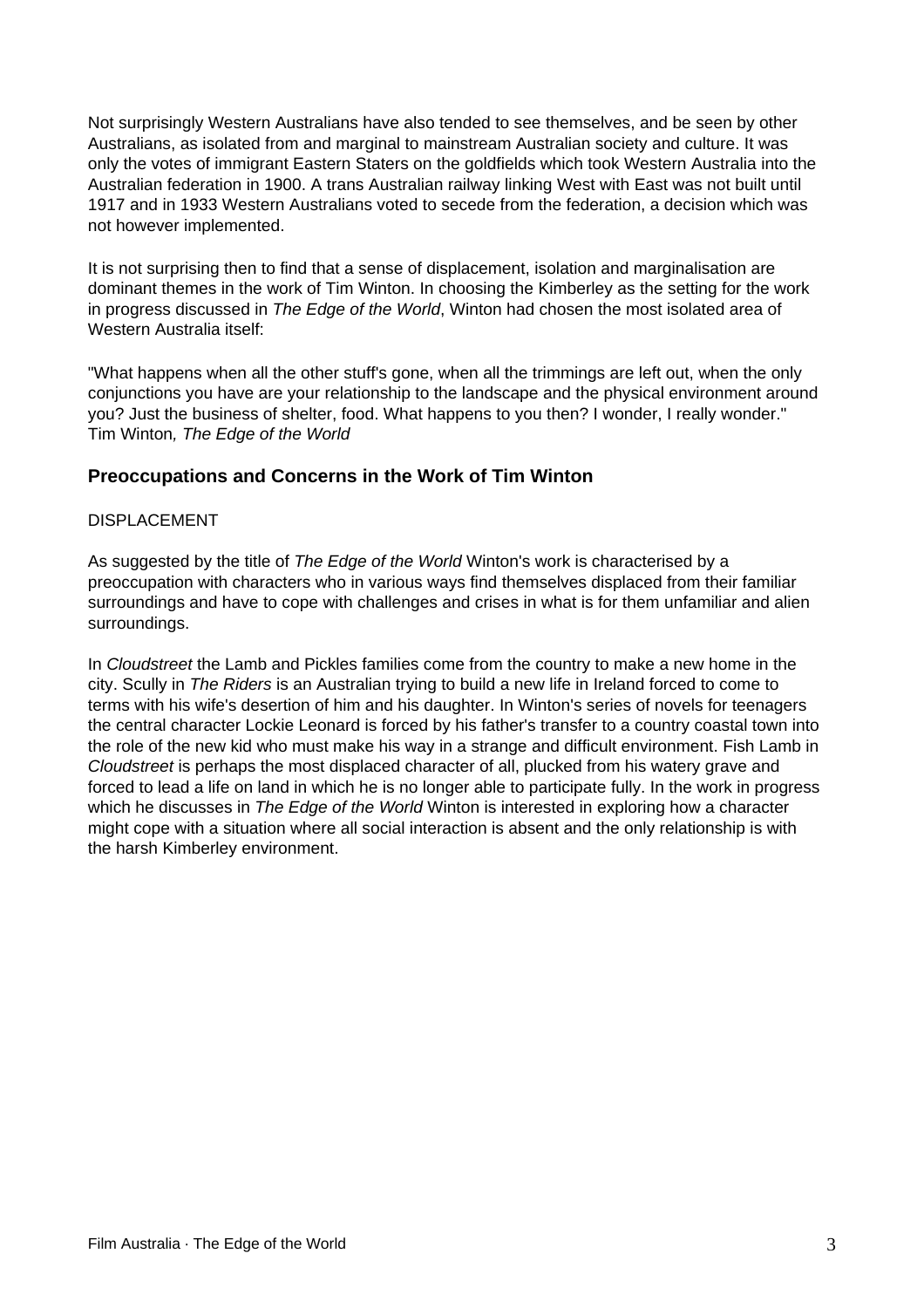An exploration of the meaning and effects of displacement has a long and continuing history within Australian literature. Given Australia's settlement as an outpost of displaced Europeans, which in turn dispossessed and displaced the continent's indigenous inhabitants (a fact of which the mysterious Aborigine in Cloudstreet offers a continuing reminder), and the country's history of continuing immigration, this is hardly surprising.

Winton, however, explores and develops the theme of displacement in novel and interesting ways which throw new light on both Australia's history and its present. In 'Neighbours', for example, a short story from the Scission collection Winton explores, and eventually celebrates, the new multicultural Australia. A young couple, presumably of British ancestry, move from the outer suburbs to an inner suburb dominated by migrants recently arrived from southern and eastern Europe. While the couple initially find themselves feeling like "sojourners in a foreign land" time and the birth of a child produce a shared sense of community and an awareness and celebration of common humanity.

The Riders offers perhaps Winton's most interesting treatment of displacement. Scully's position as an Australian attempting to come to grips with the old world' of Europe is a reversal of the usual tradition in literature which presents Australia as the strange new land which a character must struggle to understand. For Scully it is Europe, not Australia, which is strange, hostile and "on the edge of the world". Australia on the other hand represents home and all that is familiar and natural. Scully's awareness of his estrangement from his environment is expressed in his comments on the European landscape and through his responses to the strange ghostly figures of The Riders. Winton's treatment of Europe and Australia in The Riders thus represents a reversal of the usual representations in a way which echoes, while not deriving from, the work of some American writers such as Henry James, but which is much less common in Australian literature.

#### MARGINALISATION

The displaced status of many of Winton's characters makes them as a matter of course marginalised: on the periphery of the society in which they find themselves operating. Winton's preoccupation with marginalisation goes further however. Many of his central characters are on the periphery of society not just because of newcomer status. They are marginalised, isolated or simply different in other ways. In That Eye, The Sky the Flack family are hippies living on the periphery of the metropolitan area and Ort, the twelve year old son and narrator, is set apart from other boys his age by his religious mysticism. The characters in In the Winter Dark are isolated in their farmhouse in a lonely valley in a forest. Fish Lamb in Cloudstreet is mentally disabled and the Lamb and Pickles family working class status places them on the margins of their society. Scully in The Riders is a big shambling hulk of a man who does not conform to the given stereotypes of masculine attractiveness. His retracing of the journey he and his wife had made through Europe emphasises Scully's working class background and his alienation from the bohemian social world they had inhabited. Billie, Scully's daughter, is a child travelling through a world of adults. Even Lockie Leonard in the teenage novels is conscious of his differentiation from other teenagers because he is the son of the town cop. Mysterious outsiders feature in a number of Winton's novels such as the evangelist Henry in That Eye, The Sky and the Aborigine in Cloudstreet.

Frequently in Winton's work a character's outsider status is accompanied by an ability to see or understand more clearly and deeply than others. Ort Flack and Fish Lamb have outsider status which gives them particular insights which others lack. Billie, the child in the adult world of The Riders, has insights and develops an understanding of her situation more quickly than her father.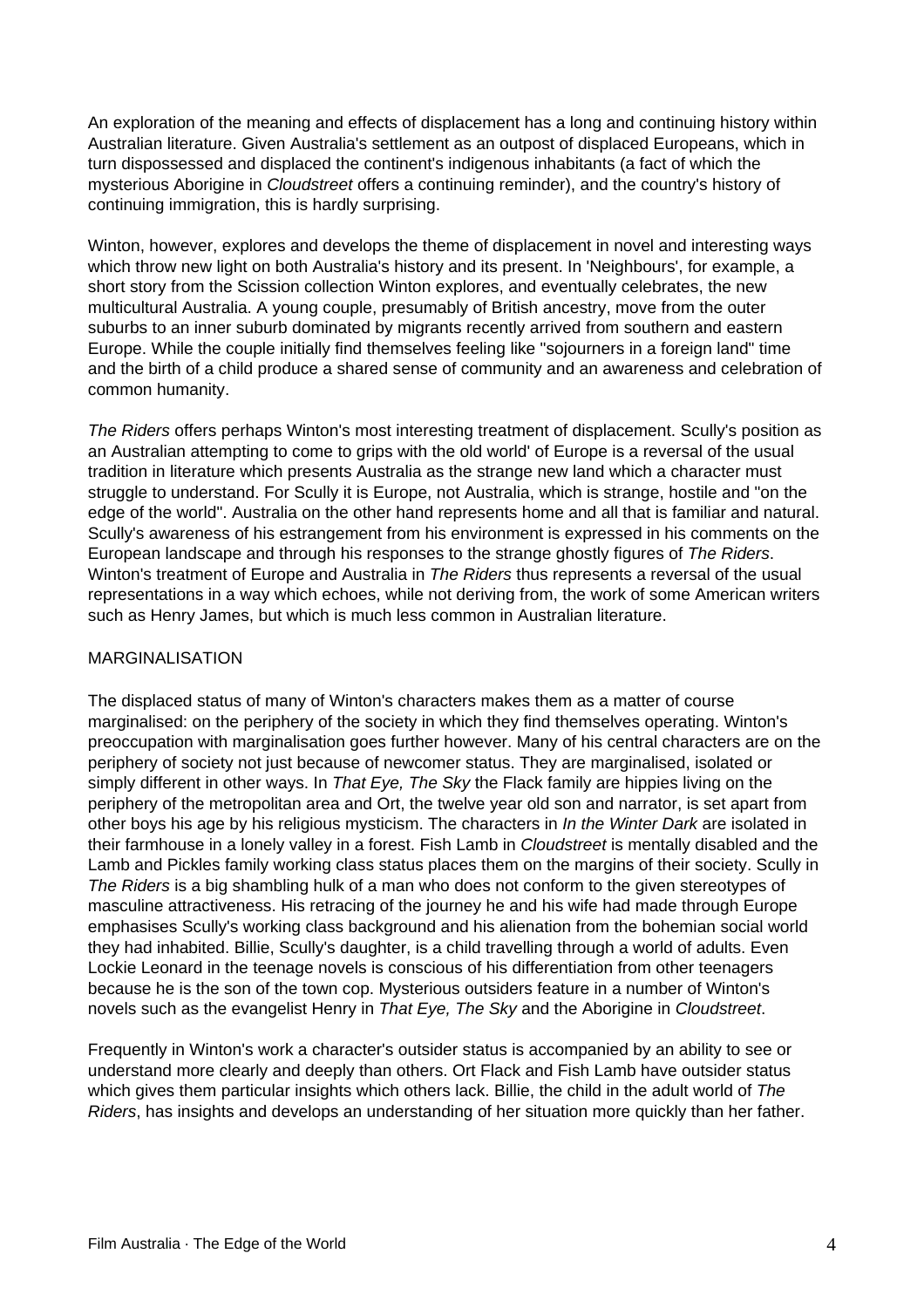#### SPIRITUALITY AND MYSTICISM

Winton's works are characterised by a deep interest in spirituality and mysticism. In many of them there is a powerful sense of some extrahuman force present, not necessarily intervening in human affairs but there nevertheless as an observer of and counterpoint to human experience. This is especially noticeable in That Eye, The Sky where the title draws attention to this aspect of the novel. The ghosts in The Riders and the Aborigine in Cloudstreet act as pointers to another world, one which involves something beyond literal human comprehension. In The Edge of the World he refers to the "shifty shadow of fate" being ever present and to the nearness and abruptness of death. The same idea is expressed in different terms in the underwater sequence of the film when Winton speaks of the danger of forgetting oneself underwater and simply "floating off into the blue".

There is in Winton's work a suggestion that life, as we normally think of it, is itself "on the edge" of something else, something larger and perhaps more rewarding, to which some characters are occasionally given glimpses only. This is especially noticeable in the scene in Cloudstreet, enacted in The Edge of the World, where Fish Lamb nearly drowns and is drawn to the afterlife and resents being pulled back into worldly existence:

"... he's travelled somewhere in that time and that somewhere has been attractive to him - he's felt something else, the possibility of something else." Tim Winton, The Edge of the World

In The Edge of the World Winton expresses his "abiding fascination with the monastic tradition", with seers, hermits and mystics - people who isolate themselves in order to contemplate the nature of existence. This fascination can be read as another explanation for the dominance of displaced, marginalised and isolated characters in Winton's work. But isolation for Winton is not to be confused with being asocial or misanthropic. In The Edge of the World he warns of the danger of not bringing back that "what has been revealed to you" as a result of isolation - Winton emphasises the importance of sharing the results of one's experience.

In a number of instances such as Fish Lamb with his brain damage and Ort Flack recovering from meningitis, Winton, draws on another mystic tradition, found in many religions, which sees children and the supposedly mentally deficient as possessors of religious and spiritual insight denied to the adults and the mentally "normal".

The air of spirituality and mysticism in Winton's work can be related to the author's Christianity. Winton is a regular churchgoer. But the religious element of Winton's work contains a much stronger sense of the mysterious and the animistic than traditional doctrinal Christianity often articulates.

#### ENVIRONMENT AND LANDSCAPE

Spiritual forces in Winton's work are often represented in terms of environment, and especially the sky and the ocean. This is not simply a literary device or an example of clever metaphor. As The Edge of the World shows, for Winton the environment has a spiritual life and force of its own, one which places human concerns within a wider perspective.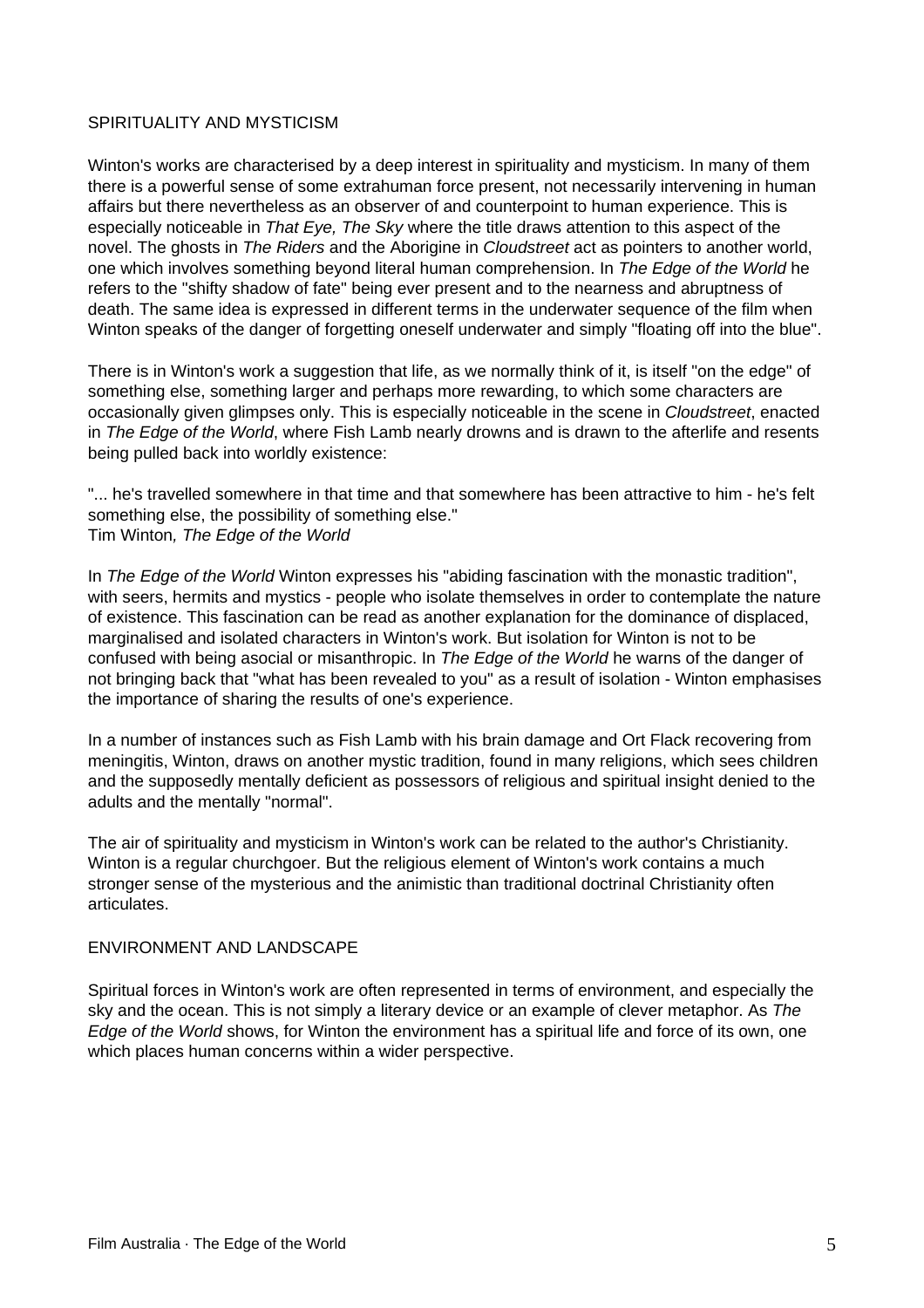In The Edge of the World Winton states, "Even though we do see ourselves as a desert, outback nation in mythology, for many of us all our important moments happened by the sea or the by the water," a comment which echoes the sentiments of Robert Drewe, another Western Australian. Winton's work challenges a long literary tradition which places an emphasis on the desert as the defining force in Australian experience. For Winton, it is the sea which has had the more powerful effect on Australian experience and in many of his novels the sea plays a central role. In this respect Winton reflects his Western Australian context. Writing of Western Australian literature in general, Bennett and Grono point out that, "It is interesting how the sea works as a motif in much writing from Western Australia: the sea which confines can also open new worlds to the imagination, and the possibility of escape." (Bennet, Bruce and Grono, William, Wide Domain: Western Australian Themes and Images, Angus and Robertson, Sydney, 1979).

An interesting contrast to this preoccupation with the power of the natural environment occurs in Cloudstreet where the built environment in the form of the house seems to take on a life of its own and possess an almost spiritual dimension.

#### **MASCULINITY**

"I still remember seeing my father weep for the first time .... I was kind of gratified because I realised he was human and I loved him more for it. It was our little secret." Tim Winton, The Edge of the World

One of the most notable and interesting aspects of Winton's work, and one which sets him apart from many writers, is his exploration and interrogation of masculinity. It is the masculinity of ordinary everyday Australians which Winton explores, especially the male figures who are so noticeably absent from a great deal of literature: the working class, the rural or semi-rural poor, the inhabitants of country towns and the young. Winton's males are often emotionally fragile and show weakness, confusion or uncertainty. They frequently seem to be struggling through the traditional constructions of masculinity to reach out to the feelings of others and, at times, to a world of spiritual feeling. In "A Blow, A Kiss" parts of which are dramatised in The Edge of the World, young Albie and his father, returning from a fishing trip where they have lost the salmon they buried, witness the death of a young motor cyclist and then the violent grief of the boy's father. In response to Albie's confusion at the violent reaction of the motor cyclist's father, Albie's father reached out and put his knuckles to Albie's cheek, left them there for a long time, as though still waiting for words to come. "Sorry about the salmon," he said. Albie felt those knuckles on his cheek still and knew, full to bursting, that that was how God would touch someone."

At times Winton seems to be celebrating traditional masculine modes of relating and drawing attention to the often ignored or disparaged structures of feeling which underlie these. At other times he shows characters forced to come to grips with the fact that their learnt masculine behaviours are not sufficient to the occasion and needing to develop new ones. In the Lockie Leonard novels Winton offers a portrait of adolescent masculinity which challenges many of the myths about themselves with which young males are presented by the media, their peers and their adult male mentors.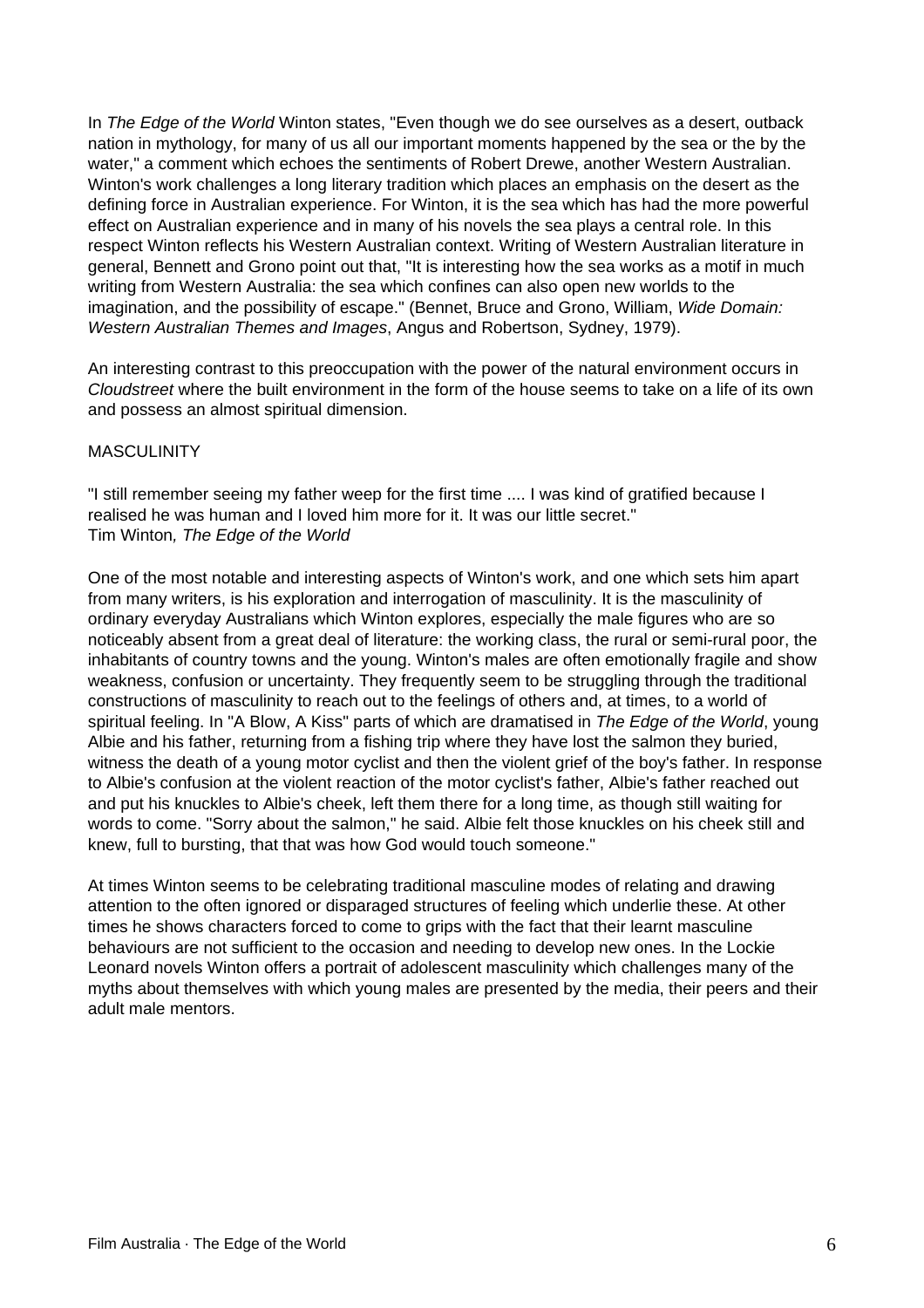#### CHILDREN

In *The Edge of the World* Winton speaks of his nostalgia for childhood. Children he sees as innocent, unbound by convention and with an instinctive way of seeing into the truth of things. Billie in The Riders, despite the fact she is initially shattered by her mother's desertion and her refusal to explain what happened, develops more quickly than Scully and is able to accommodate the new reality of their existence. In many parts of the novel there is a role reversal where it is Billie who adopts the parental guiding role while Scully is lost in despair, drunkenness, confusion and an inability to cope.

"It's somehow finding that instinctive way of seeing that children don't have to work towards ... The hard work is finding your way back to some real child-like perspective." Tim Winton, The Edge of the World

Many of Winton's works are written in whole or part from the point of view of children: Ort Flack in That Eye, The Sky, Fish Lamb in Cloudstreet, Albie in "A Blow, A Kiss" and Lockie Leonard in the novels for teenagers.

### **Questions for Discussion**

1. Choose a character from one of Winton's novels or stories and discuss the way in which he or she is presented as displaced or marginalised. To what extent is the character's status presented as a difficulty and to what extent is it an advantage?

2. Discuss the spiritual elements in one of Winton's novels. How do you interpret the nature of the spiritual universe presented or hinted at?

3. Discuss the role of environment and landscape in one of Winton's novels. What is the nature of the relationship between characters and their environment?

4. Discuss the male characters in one of Winton's novels or stories. To what extent ado they conform to traditional stereotypes of masculine behaviour and to what extent do they depart from these?

5. Examine the representation of children in one of Winton's novels. Discuss the extent to which they are shown as understanding less than adults or the way in which they are presented as possessing different, even superior, insights into experience from those of adults.

6. In The Edge of the World Winton makes an interesting remark about what he perceives as Australians' changing attitudes to the working classes and the way this change is reflected in language. A person, he says, who would have once been described as a "battler" is now labelled a "loser". Winton's characters are frequently of the working class. From your knowledge of his work describe and comment upon his interpretation of working class Australian values.

7. A critic in The National Times described Tim Winton's work as follows: "his fiction is full of care, in all three senses - of craftsmanship, of moral concern, and of a sobriety before the facts of life." Discuss this view of Winton's work with reference to two or more of his novels or stories.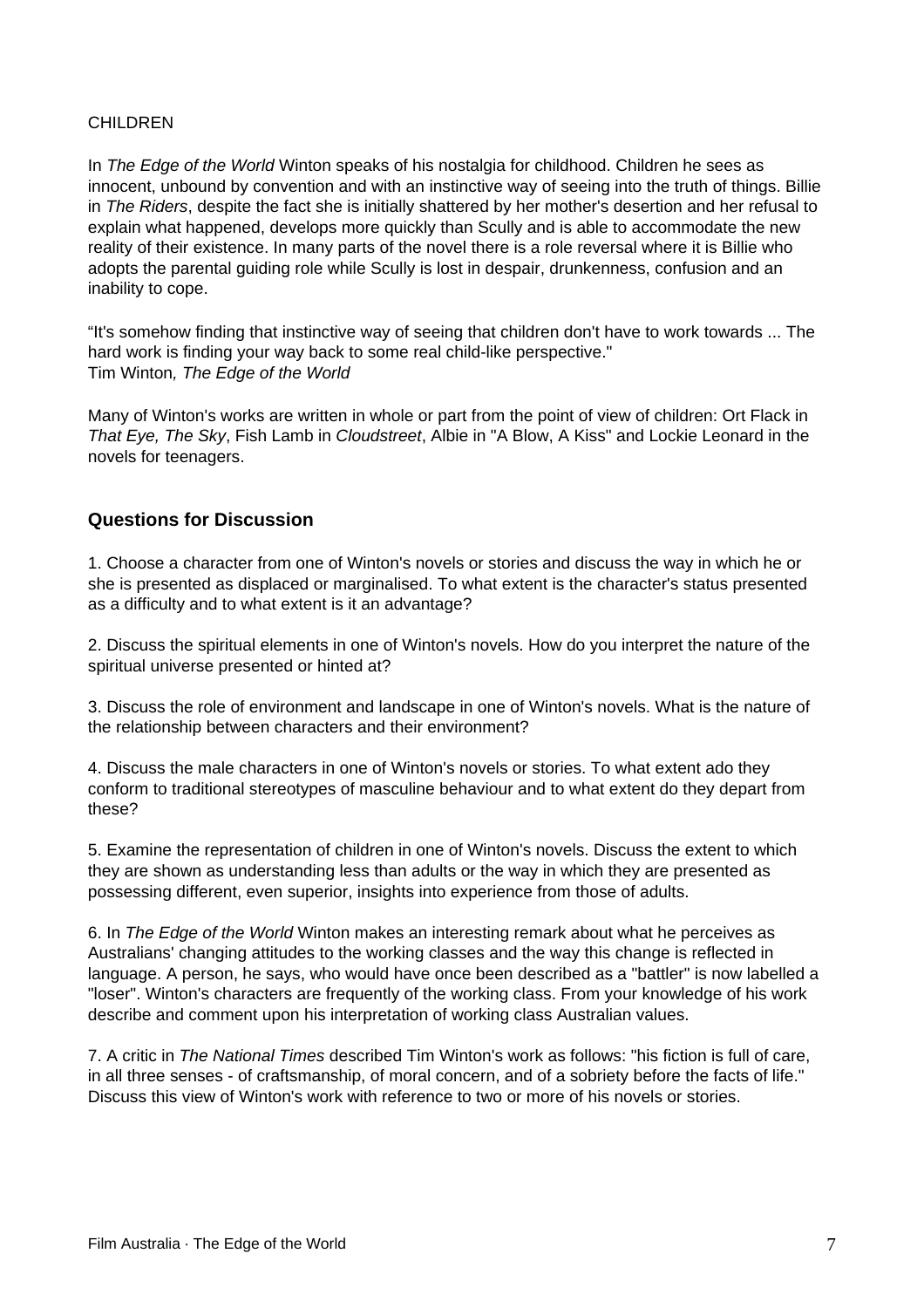# **The Film**

The Edge of the World is a documentary about both a man and a place. The ostensible subject of the film is Tim Winton the author. However the film also documents a place, Western Australia. The two concerns of the film, the man and the place are skilfully melded through a framing narrative which locates Winton in the Kimberley region of Western Australia. The framing narrative is the story, only half told but glimpsed frequently, of Tim Winton's fishing trip to the Kimberley. Images of the Kimberley quite literally frame the film: the production opens and closes with shots of the Kimberley land and sea scapes and returns periodically to depict Winton at various points in the trip - cooking, eating, fishing, chatting, swimming. The choice of the Kimberley location for the framing story has two effects. First, it establishes from the outset a powerful relationship between Winton and his physical environment. Through its selection and repeated use of features of the landscape the film reinforces Winton's own assertions that he has a close, almost mystical relationship with the land and sea.

He says, "It was this place which probably sparked off the mysterious idea I have for the future project which I hope will be a book." Secondly the images of the Kimberley, images of space, emptiness, and openness provide a sharp and critical counter point to the image of the city. The city of Perth is shown briefly in shots of suburban houses and the city office tower skyline. The shots of cramped suburban rooftops are a powerful contrast to the sweeping, wide shots of the Kimberley location. Interestingly both the shots in the Kimberley and the shots of suburban Perth share a similarity in that they are devoid of people. In the case of the former however the isolation is not depicted as alienating. On the other hand the lack of people in the images of the Perth suburbs serves to reinforce Winton's lament over the lack of a sense of community in city life, limited as it is to the "telly and football field". Thus in the opening minutes of the documentary the urban and the natural environment are represented as being in opposition to each other, a conflict in which the viewer is invited to empathise with the natural.

As a portrait of Western Australia the film draws upon some archetypal images - the clear sea, the wide expanse of blue sky, the sun sinking into the ocean and the red of the rocks and desert. There is a marked lack of people, lack in fact of any human activity beyond fishing and swimming. The film avoids appearing like a tourist promotion by its whimsical exploration of Winton's claim that "the sea and desert are not images of emptiness". The audience is treated to a relatively long sequence of underwater shots which reveal an ocean bed teaming with sea life and movement and thus the film supports Winton's statement that the sea and desert are in fact "brimming with life".

The film emphasises, through its selection of detail and the intercutting of Winton's narration with dramatised enactments, his personal experience as the source of his creative imagery and skill. In one memorable scene he recounts the story of him and his father witnessing a motorbike accident. The film cuts to a dramatised scene from "A Blow, A Kiss" in which Albie watches anxiously through the car windscreen. The juxtaposition of Winton speaking of events in his life against the accident scene from the short story suggests that personal experience is the most powerful creative resource of the author. The technique is used with the same effect in another scene on the beach in which images of Winton's own family are intercut, and at times seem to merge with, images of the fictional Lamb family from Cloudstreet. The documentary to some extent makes the link between Winton's personal experiences and his creative writing more strongly than he is willing to do. He describes his personal experiences as "like splinters under my skin" which eventually work their way to the surface.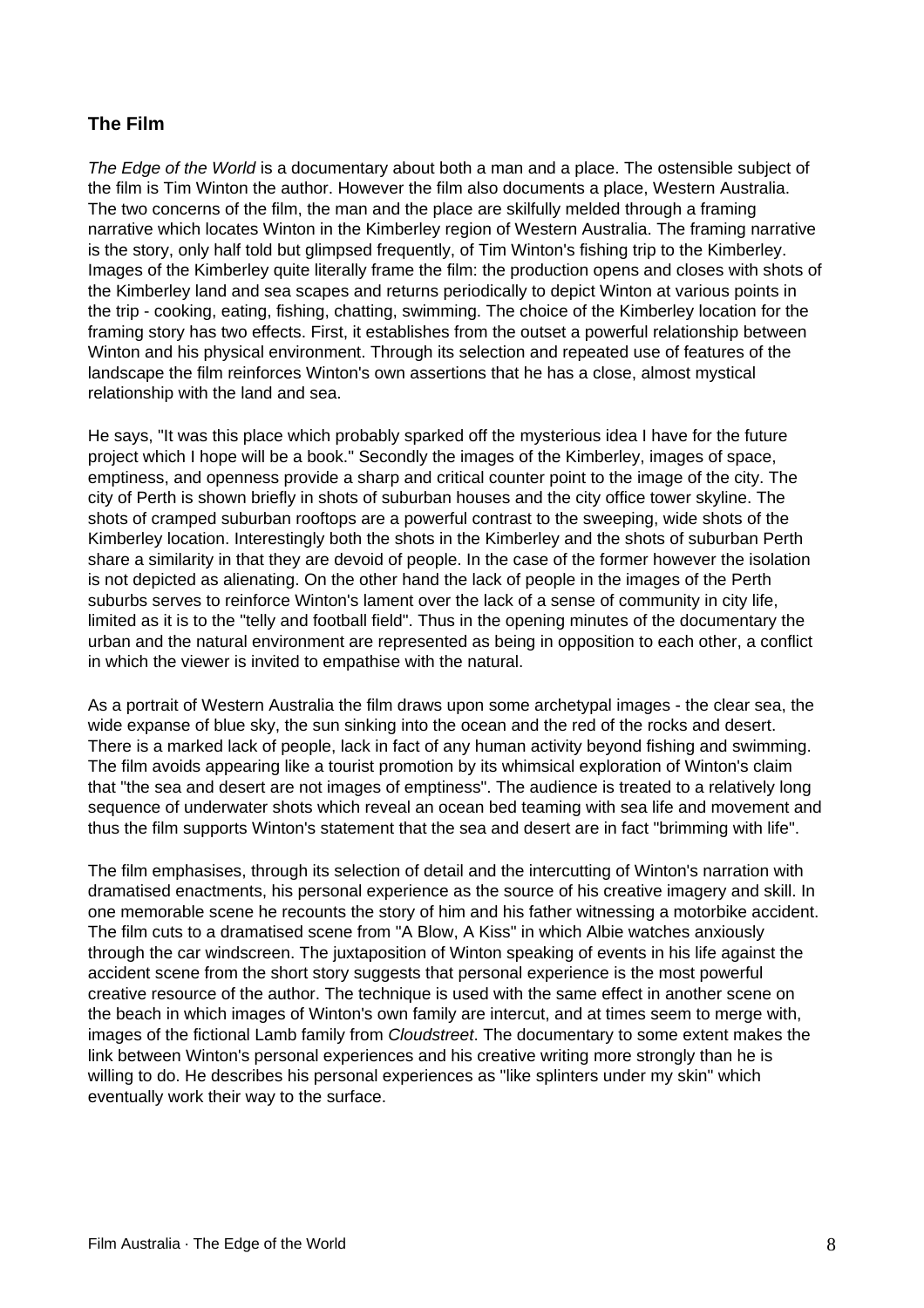Tim Winton has expressed a love for the vernacular in writing and in language generally, and this is clearly evident in much of his work. The film exemplifies this aspect of Winton most noticeably in the scene where Tim and Ant are fishing in the mangroves.

The Edge of the World is a somewhat unusual documentary in that it uses only a single source of information on the author and that is himself. Traditionally documentaries about a living person like Winton use multiple sources such as comments from critics and fans, academic literary criticism, past teachers and colleagues. In this documentary Winton is allowed to speak for himself and he is the only voice which is permitted to comment on his thoughts, motives, beliefs and experiences. Even his fishing mates, Blue and Ant, make no comment on Winton the man. The effect of this technique of using the single voice of the subject is to make the documentary appear less an examination of the work of the author and more an exploration of the man himself.

While it is not uncommon for a documentary to include dramatised footage it is usually done as a dramatic reconstruction of past events. The Edge of the World is unusual in that it includes dramatic enactments of fictional events. The dramatic sequences are short films within a film and pose more complex production issues than their seamless interweaving into the documentary suggest. Winton writes prose fiction, not scripts, therefore the enactments required an adaptation of the written work for the screen. Each of the dramatised sequences is worthy of close examination of the way in which it renders the novel as drama - from the meticulous attention to period detail of the pig sequence to the slightly surrealistic sequence of the drowning of Fish from Cloudstreet.

# **Questions For Discussion**

1. Discuss the way in which Winton emerges as a writer from The Edge of the World. What aspects of the film construct him in fairly traditional ways as a gifted artist who thinks more deeply than most people and what aspects construct him more like an ordinary bloke'?

2. The Edge of the World includes a brief sequence from Tim Winton's promotional tour of Canada. This sequence has a recognisably different atmosphere and tone from the rest of the documentary. What new insights does this sequence give the viewer into Tim Winton's personality and status? Why do you think the filmmaker chose to use the Vancouver footage?

3. The Kimberley sequence features Ant and Blue, fishing mates of Tim Winton. Although the two men are shown engaged in conversation with Winton they never comment directly upon his work or his character. In what ways do these two figures contribute to the characterisation of Tim Winton?

4. Look at a couple of the dramatised sequences in the film and compare them to the appropriate section from the novel. Discuss your reactions to the dramatised sequences:

- in your view is it a faithful rendition of the novel?
- what changes in the narrative have been made to accommodate the need to adapt it for film?
- how does the filmed version deal with a character' thoughts?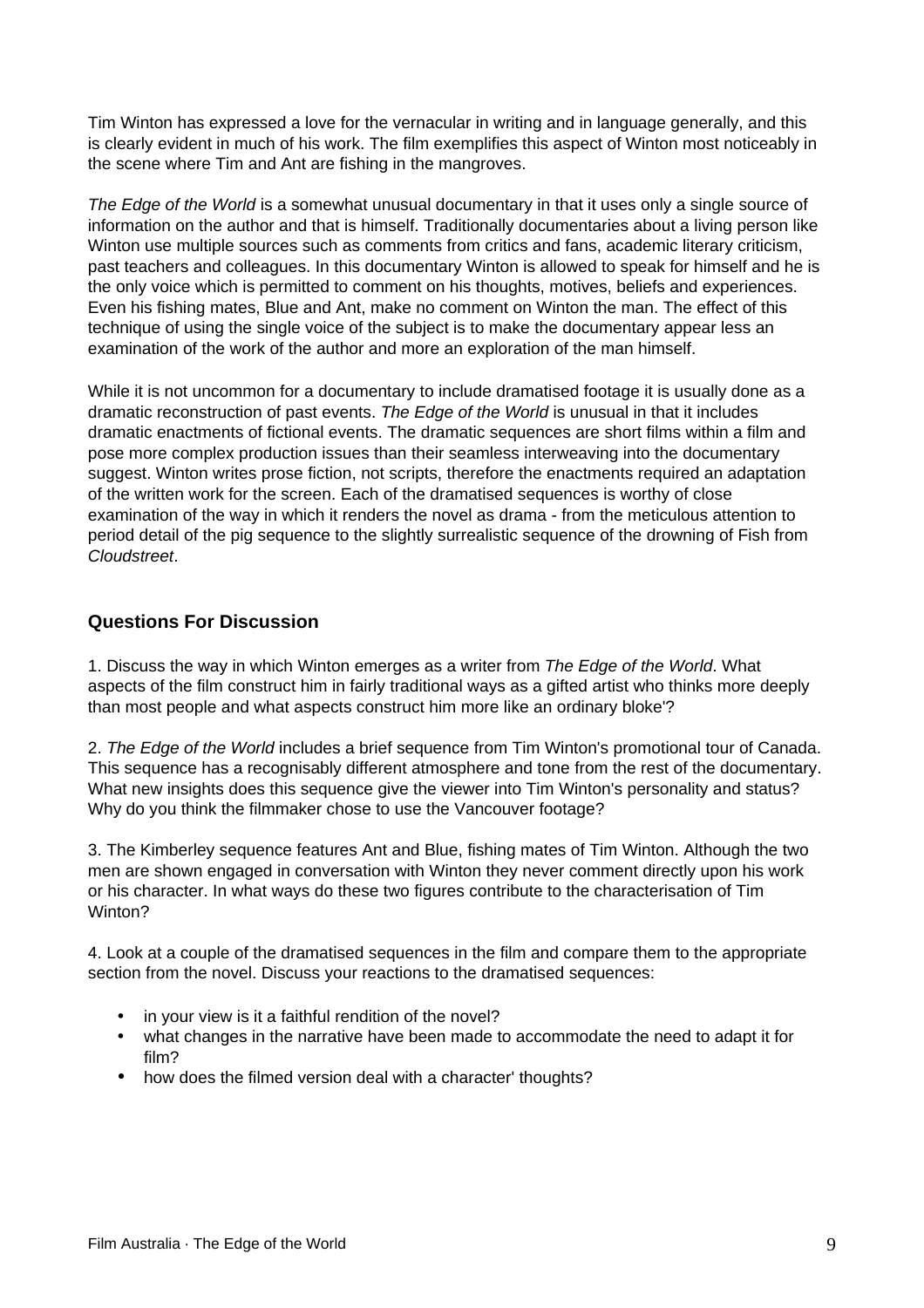5. Discuss the ways in which you could depict on film the opening scenes from two of Winton's novels. Give careful consideration to the setting, the sound effects, and the manner in which you would cope with internal discourse. What aspects of the written work provide the most problems when thinking about how to adapt it for film? Extracts are provided below:

#### **From That Eye, The Sky**

Dad has the ute going outside. I am behind Mum. Her dress has got flowers all on it, none of them much to look at. Her bum moves around when she laughs. Dad always says she has a bum like an angry mob which means nothing to me but a lot to him, I reckon. I can hear the rooster corking out the back. He's a mean rooster - goes for our pills when you collect the eggs.

#### **From Cloudstreet**

Will you look at us by the river! The whole restless mob of us spread on blankets in the dreamy briny sunshine skylarking and chiacking about for one day, one clear, clean, sweet day in a good world in the midst of our living. Yachts run before an unfelt gust with bagnecked pelicans riding above them, the city their twitching back drop, all blocks and points of mirror light down to the water's edge.

6. In Shallows Cleve Cookson finds himself involved in the whaling journals of Nathaniel Coupar who wrote them in the 1830s. Discuss the comment that "Shallows can be viewed as Winton's very personal dialogue with history". How does the sequence from the film in which Winton describes his memories and reactions to the Albany Whaling Station influence your reading of Shallows?

# **References & Further Reading**

Rossiter, Richard and Jacobs, Lyn (eds), Reading Tim Winton, Angus and Robertson, Pymble, 1993.